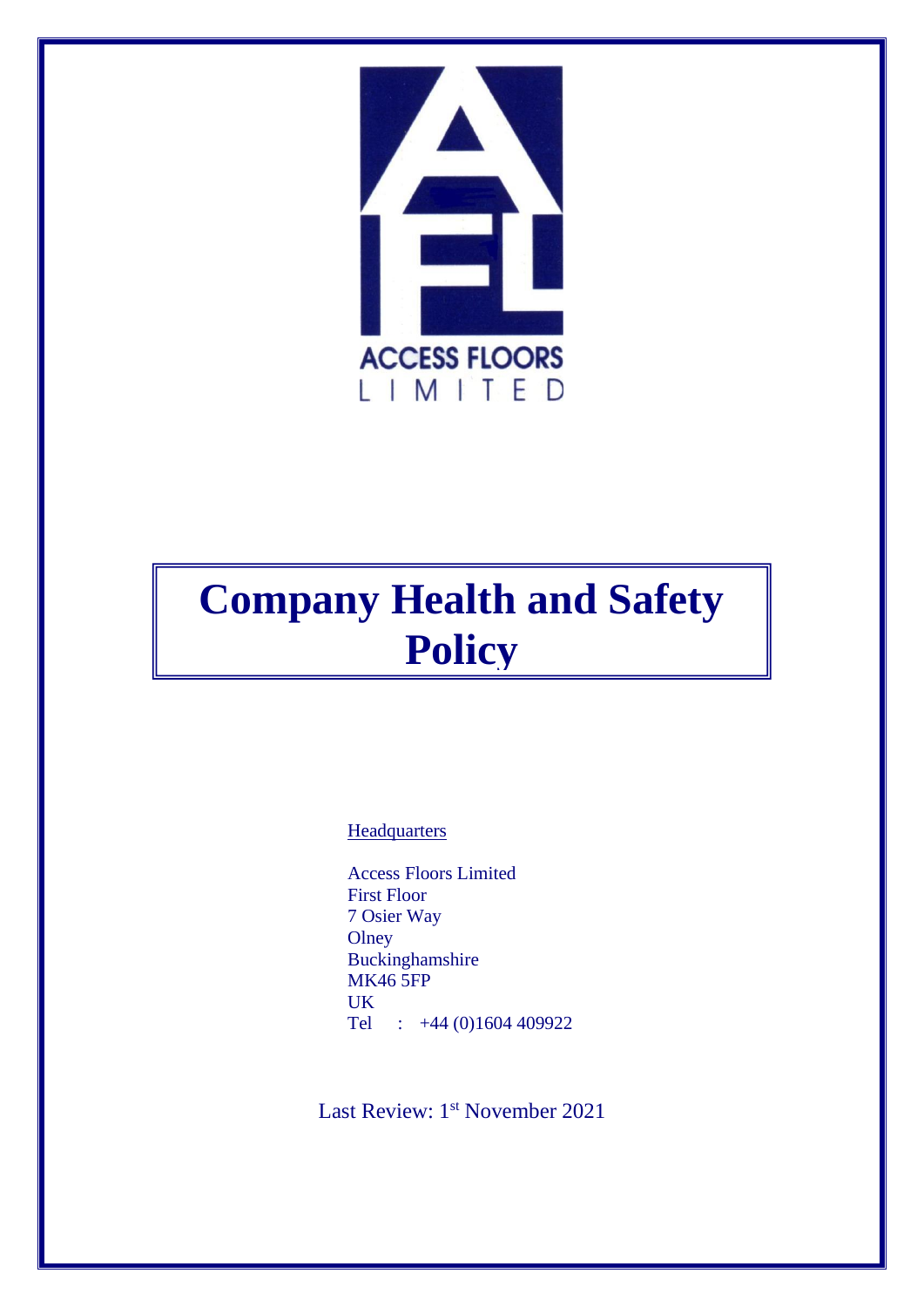Tel: +44 (0)1604 409922



# **Health & Safety Policy – Part One – General Statement**

The Company shall ensure that, as far as is reasonably practicable, it will provide for:

- a) The Health, Safety and Welfare of its employees at work.
- b) The Health and Safety of anyone who may be affected by its work operations.

To achieve this it will, as far as is reasonably practicable, provide:

- 1. Safe and well-maintained plant and systems of work.
- 2. Suitable arrangements for the use, handling, storage and transport of articles and substances.
- 3. Adequate information, instruction, training and supervision.
- 4. Safe premises and work places, including access to and egress from them.
- 5. Safe working environments and adequate welfare facilities.
- 6. Communication and advisory facilities as required.

The Company has nominated a Director to be responsible for the implementation of this Policy. As part of this Policy, that Director has had prepared a document detailing the organisation and arrangements for carrying out of the Policy.

All levels of management and all employees must be aware of and comply with their responsibilities as defined in the afore-mentioned document.

 $Signed: \ldots \ldots$ Managing Director Date: 1<sup>st</sup> November 2021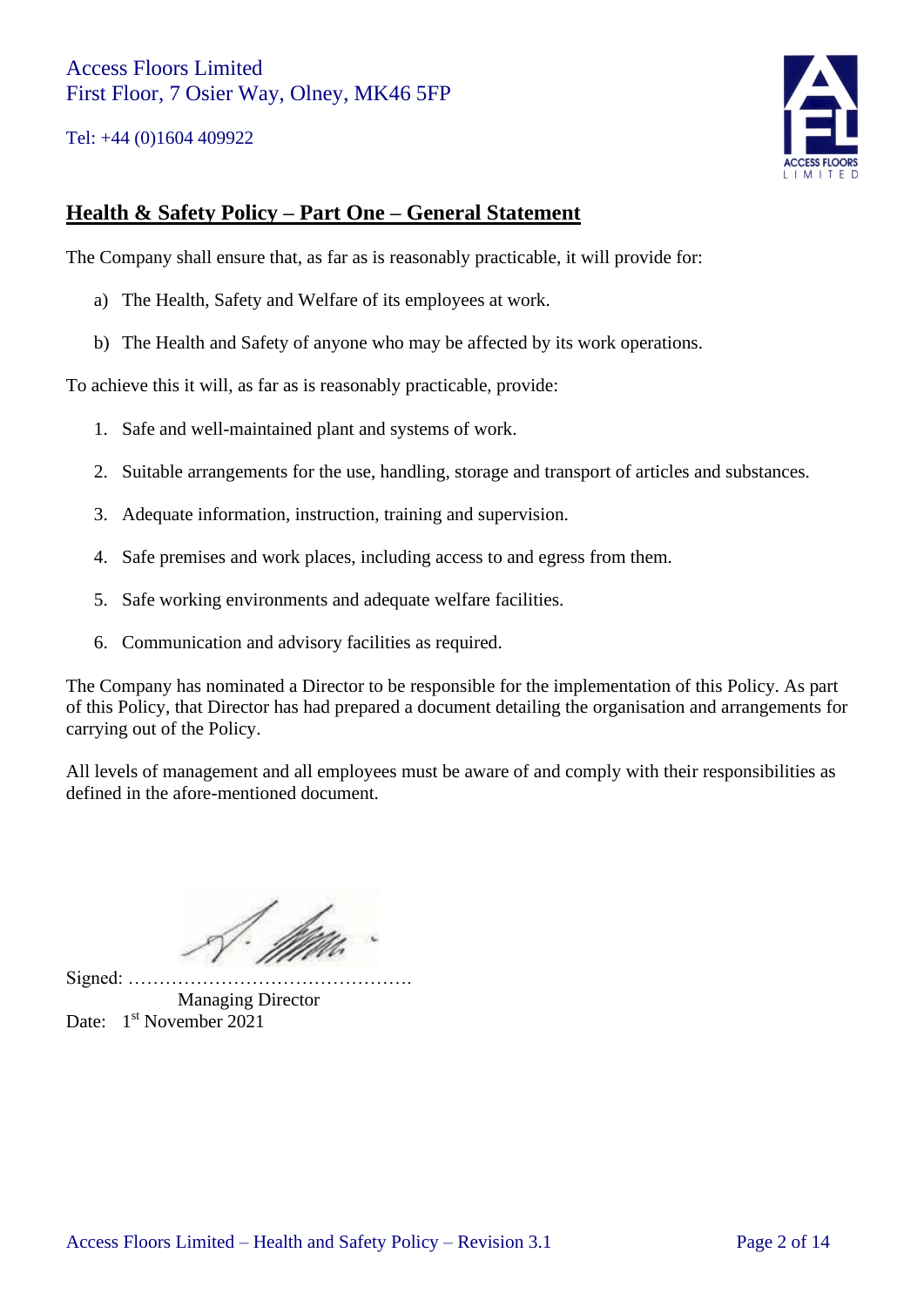Tel: +44 (0)1604 409922



# **Health & Safety Policy – Part Two – Organisation and Individual Responsibilities**

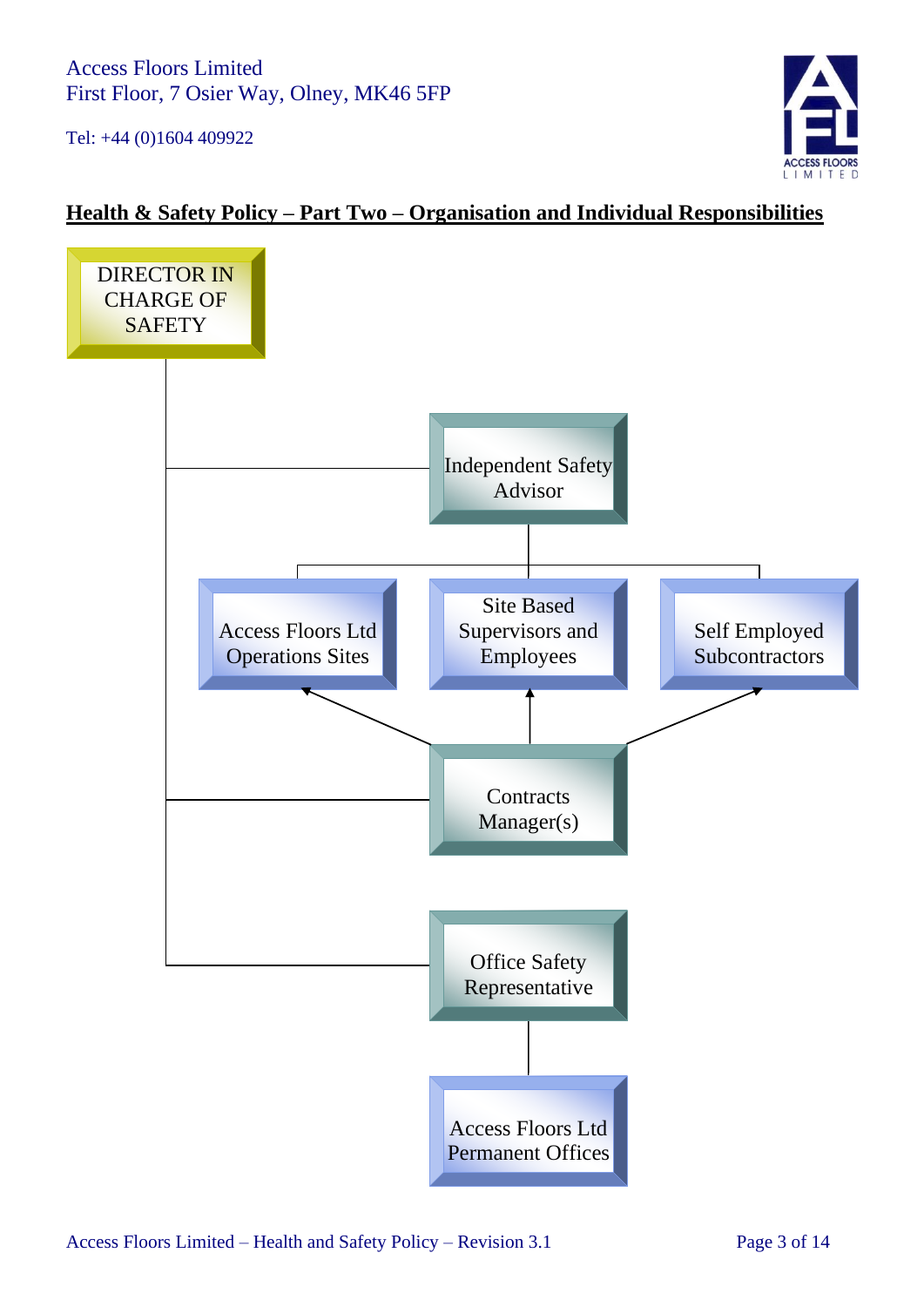Tel: +44 (0)1604 409922



## **Safety Organisation**

## 1. **Consultation**

The Company recognises its responsibility to maintain and improve safe conditions at work for all its employees. Under the provisions of the Health & Safety at Work Act 1974 and the Safety Representatives and Safety Committees Regulations 1977, a Safety Committee has been elected as part of the Company's safety measures. It consists of representatives from the Works, Offices and Management and has a nominated Director as its Chairman. The Committees terms of reference are:-

- a) To consider safety policy and to report on its implementation.
- b) To ensure progress on outstanding safety matters.
- c) To review accidents and recommend measures to minimise the risk of recurrence.
- d) To review safety rules as necessary and make recommendations.
- e) To acquaint themselves adequately with current legislation and regulations.
- f) To ensure that their recommendations and management decisions thereon are notified to employees concerned.

#### 2. **Monitoring Performance**

Each Committee member shall maintain an alert awareness of safety requirements and shall attend, as rapidly as possible, to any need which arises in his/her responsibility. Major improvements effected shall be reported to the Safety Committee.

The Minutes of each Safety Committee meeting shall indicate the nominated member to attend to particular items, and copies shall be provided to such persons. At the next and subsequent meetings, that person shall report on action taken or reasons for non-completion.

No item requiring action shall be deleted from Safety Committee meeting agenda without the consent of the Committee.

It shall be made clear to Committee Members that safety matters are an essential part of their duties, for which they are accountable to the Management.

#### 3. **Annual Review of Implementation & Effectiveness of Policy**

The first meeting of the Safety Committee held in each year shall be the Annual Safety Meeting; it shall be chaired by the Director, and the principal item on its agenda shall be "Annual Review".

The Heads of Department shall submit reports of the previous year's accident experience, with sufficient information for the Committee to understand what degree of improvement has been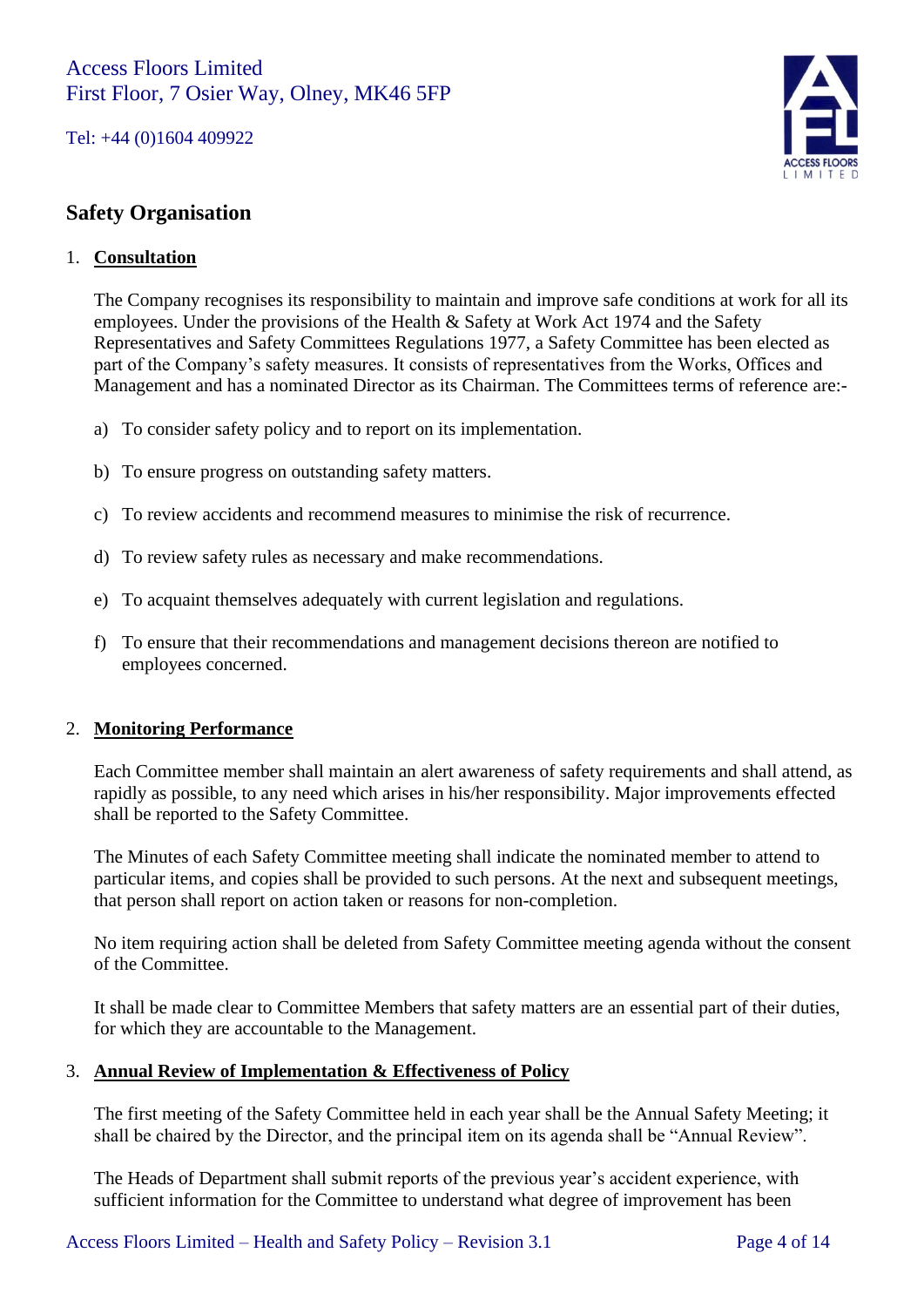Tel: +44 (0)1604 409922



achieved.

Committee members shall each supplement the foregoing by verbal reports on the safety aspects of the activities in the respective sections.

The Chairman of the Committee shall record salient features of the Committees work over the year, noting areas where significant improvements are still required as well as those where notable progress has been made.

The Minutes of this Annual Meeting shall be submitted to the Board of Directors and copies shall be displayed on notice boards.

## 4. **Changes in Safety Policy**

Prior to the Annual Safety Meeting, the Committee Chairman shall consult with his Board of Directors to ascertain whether and what changes might be necessary to ensure the Safety Policy keeps pace with changing conditions. If, after proper consideration, the Policy Statement is amended, copies of the amendments shall be issued to all appropriate persons and displayed on notice boards.

## **DIRECTORS/HEADS OF DEPARTMENTS/OPERATION MANAGERS**

Individual responsibilities in health, safety and welfare matters:

- a) To read, understand and implement the Company Safety Policy and appreciate the responsibility allocated to each grade of management.
- b) To make arrangements to bring the Company Safety Policy and other safety procedures to the attention of all employees and sub-contractors.
- c) Where appropriate, produce written Method Statement and/or Site Safety Rules and issue them to those affected. To ensure that each place of work within this responsibility has had determined and implemented safe methods of working and storage and that the necessity for specific Method Statements and other safety rules have been considered. All necessary advice and assistance shall be given in order to achieve this.
- d) To ensure that adequate arrangements have been made at each place of work to bring any Method Statement and Site Safety Rules to the attention of those affected by them.
- e) To ensure that in preparing specific Method Statements, Site Safety Rules as in c) above, the advice of the Safety Committee has been sought where required.
- f) To act immediately upon any breach of safety matters brought to their attention.
- g) Arrange for adequate discussions of safety matters at pre-contract discussion meetings, so that potential hazards can be identified.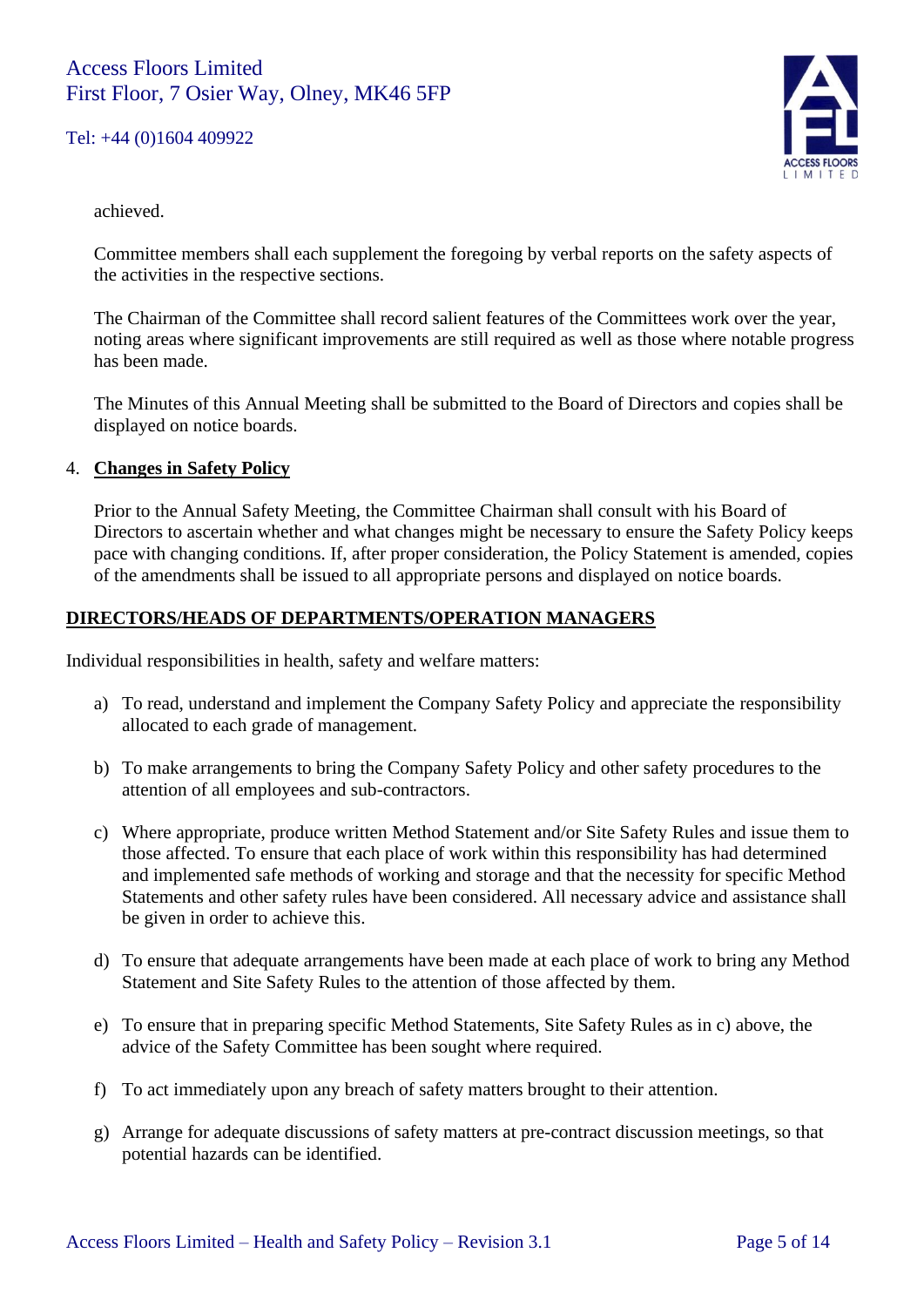## Tel: +44 (0)1604 409922



- h) To be alert to inadequacies of the effectiveness of the Company Safety Policy, its safety procedures or rules and to bring any such inadequacies to the attention of the Director responsible for safety.
- i) To make themselves aware of legislation, codes of practice, guidance notes and safe working practices relevant to his workload. To take advice from the Safety Officer in these matters.
- j) Set a personal example.
- k) Where the word "site" is used above, this shall be taken to mean factory or construction site where work is carried out.
- l) Where work is carried out on a construction site, that all sub-contractors are aware of the need for all operations to be carried out in a safe manner and that the subcontractors subsequently comply with this requirement.
- m) Ensure that all employees of external Companies when on the premises are adequately instructed as to the requirements and carry out their work in a safe manner.

## **NOMINATED DIRECTOR**

Individual responsibilities in health, safety and welfare matters:

- a) To oversee the effective application of the Company Safety Policy.
- b) To co-ordinate the efforts of fellow Directors and staff in matters of health, safety and welfare.
- c) To be aware of accident statistics together with accident trends, measures taken to prevent accidents and other related safety matters including progress of safety training. From these, to monitor the effectiveness of the safety organisation and taken action to remedy inadequacies when identified.
- d) To arrange for adequate funds and facilities to meet the requirements of the Policy including those required by his Safety Committee.
- e) To ensure that safety is taken into account on all tenders for work and in planning work.
- f) To be aware of legislation, codes of practice, guidance notes and safe working practices relevant to workload.
- g) To enforce the Company Disciplinary Procedures in regard to breaches of the Safety Policy or safe working practices.
- h) To act upon advice given by members of the Health & Safety Executive or other enforcing authority.
- i) To arrange for adequate safety training to meet the requirements of the Company's workload.

Access Floors Limited – Health and Safety Policy – Revision 3.1 Page 6 of 14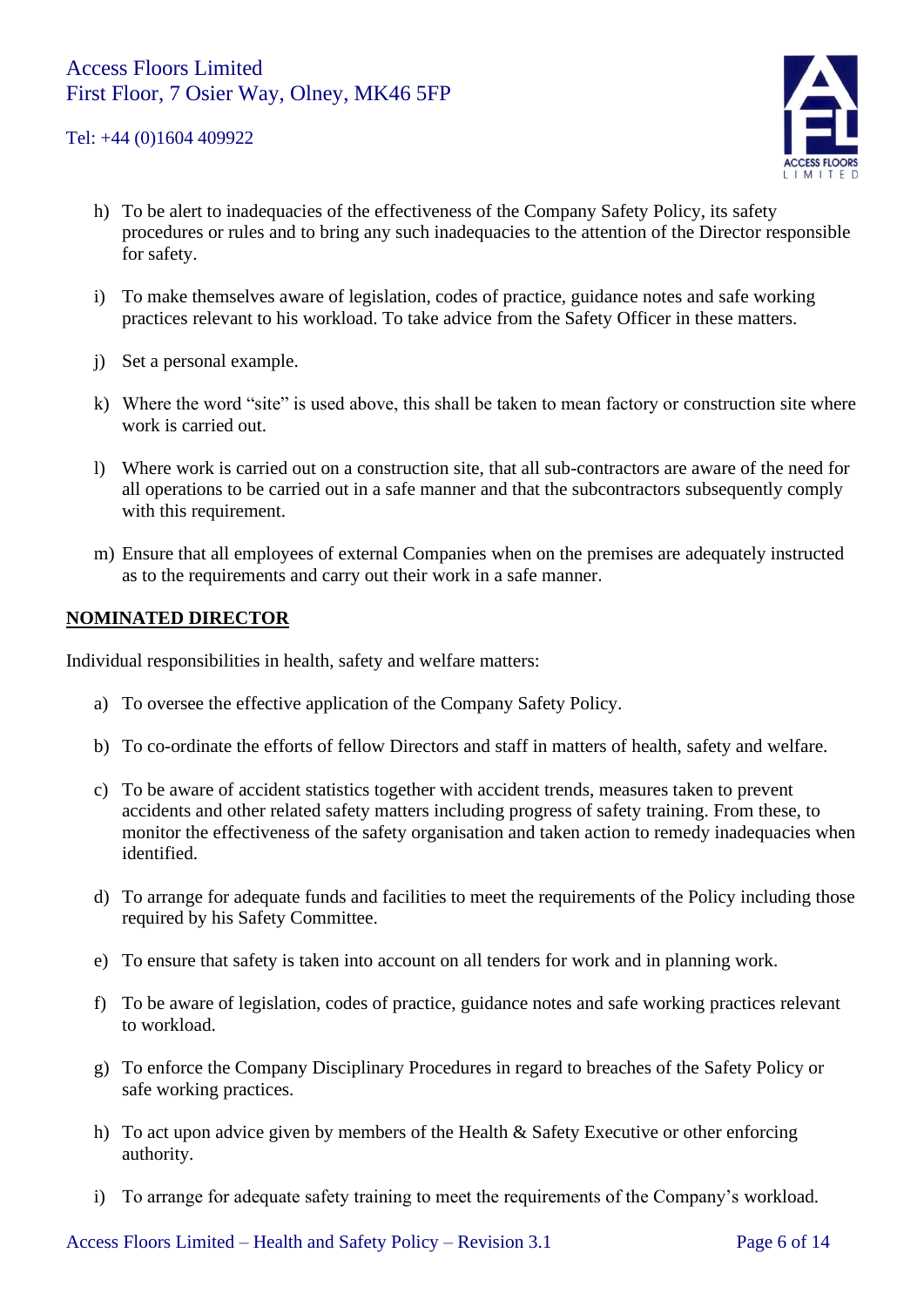## Tel: +44 (0)1604 409922



- j) Arrange a meeting of the full Safety Committee every three months and act as Chairman at that meeting.
- k) Set a personal example.

## **INSTALLATION MANAGER: CONTRACT ENGINEER: DRAUGHTSPERSON: ENGINEERING MANAGER: SALES MANAGER: ESTIMATORS: SALES/PROJECT ENGINEER: TECHNICAL MANAGER: BUYER**

These responsibilities are in addition to those individual responsibilities allocated to you as an employee or Head of Department, Manager or Supervisor as appropriate:

- a) Ensure when tendering for work or designing plant or equipment that adequate provision is made for safe methods and systems of work and that suitable plant and equipment are allowed for in relation to safety.
- b) At planning stages see that activities between main contractor, sub-contractor and other individual contractors who may be working on the same site can be carried out safely.
- c) Be aware of any hazards relating to plant or materials to be used on the contract and bring to the notice of the Site Manager.
- d) Ensure that when tendering for work or designing plant or equipment, safety of the end user is always considered and included for. The object should always be to produce plant or equipment that is safe to use in all respects and complies with current statute and/or codes of practice. It is essential also when designing plant or equipment to ensure that arrangements are made to facilitate safe assembly and/or maintenance. To assist in this, adequate written instructions must be produced and issued with plant or equipment.
- e) Installers must ensure that nothing about the way they install, repair or maintain equipment makes it unsafe in any way.
- f) Installers must ensure that the end user is fully aware of operating and/or maintenance instructions and about any circumstances of use of the plant which could give rise to unsafe conditions.

## **CONTRACT BUYER/BUYERS**

Individual responsibilities in health, safety and welfare matters:

- a) Ensure that all orders to SUPPLIERS for materials, plant and equipment, include the Company health and safety requirements where relevant and that suppliers provide all necessary information and operating instructions so that their products can be safely used.
- b) Ensure that all sub-contractors quoting for work have allowed for safe methods of work in accordance with all Company and statutory requirements to health and safety.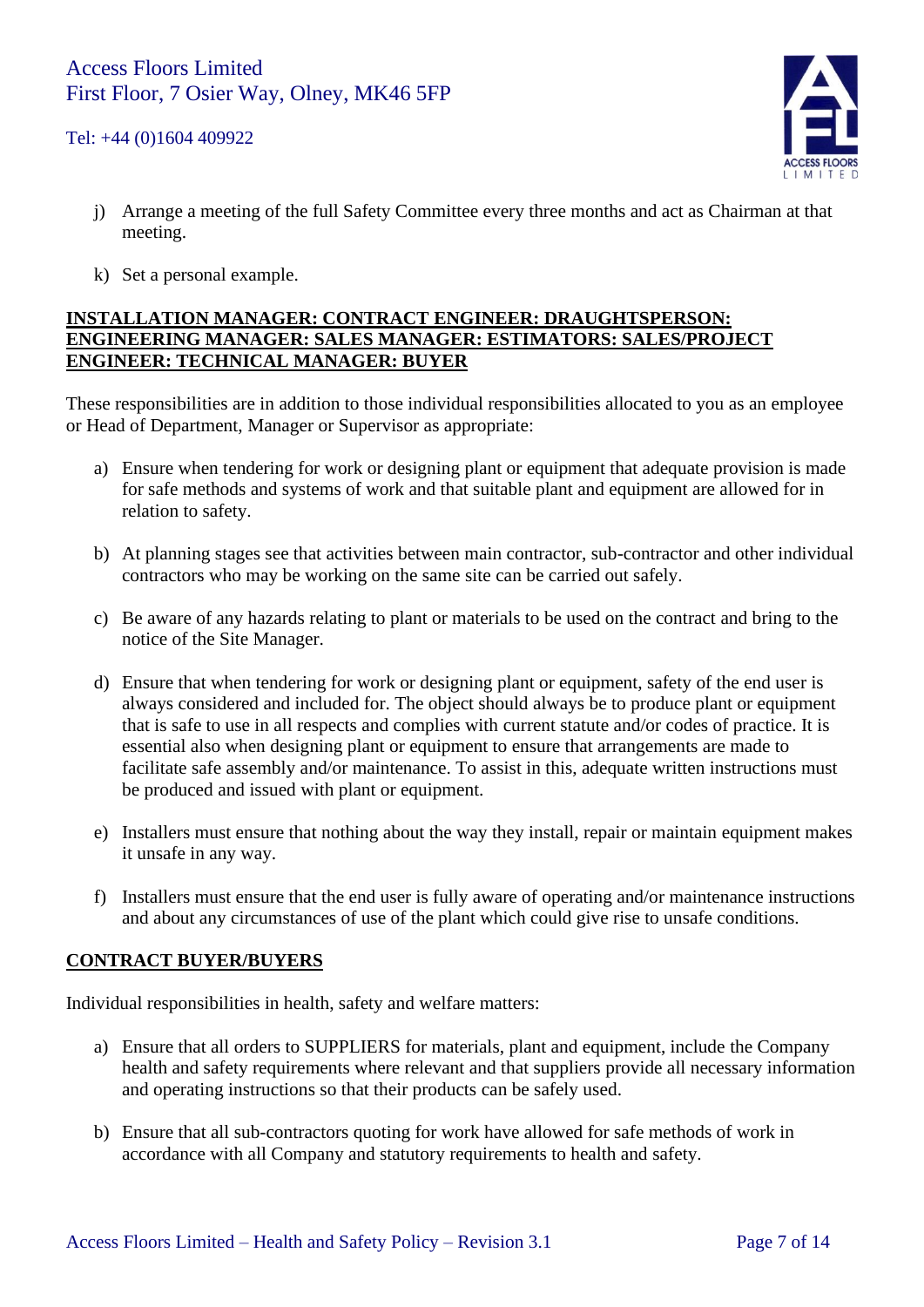## Tel: +44 (0)1604 409922



- c) When new or unusual products are being ordered, consult with the Safety Committee in order that any special methods of use can be defined and training needs identified.
- d) Seek the advice of the Safety Committee as necessary.

## **INSTALLATION MANAGER: CONTRACTS ENGINEER: BUYER: INSTALLATION OPERATIVES**

It is the responsibility of the above:

- a) To follow safe working methods and practices.
- b) To ensure that electric tools and other equipment they use are in good working order.
- c) To make use of protective clothing wherever it is advisable to do so in the interests of safety.
- d) To ensure that the vehicles they drive are kept in good condition as to tyres, brakes, steering, lighting etc, and are used safely and properly as to loading, driving speeds and hours of driving.
- e) To obtain Client's Safety Manual at each site, and to observe Client's rules.
- f) To install product recognising and applying safety requirements.
- g) To hand over the installation to Client's personnel in safe order.
- h) To instruct Client's personnel in safe usage.
- i) To keep abreast of legislation, Codes of Practice and regulations relating to safety in the field in which they operate.

## **Health & Safety Policy – Part Three – Electrical Equipment**

No electrical equipment may be installed anywhere on the Company's premises without the permission and to the ultimate satisfaction of the Director of Production and the designated Safety Adviser.

This is to include where applicable the recording testing of all such equipment that is covered by the Electricity at Work Regulations (Testing of Portable Electrical Equipment).

# **Health & Safety Policy – Part Four – Company "Noise" Policy**

As part of the Company's general policy on risk prevention, noise is a significant factor. It is increasingly recognised that excessive noise in industry, because of the possible duration of exposure, can be an important element in the aural health of personnel. However, there is a balance to be maintained as natural defects and the result of disease can also contribute to the poor quality of individual hearing, the quality of noise is a matter of a personal and subjective assessment of sound and must be distinguished from its physical effect in medical terms.

Access Floors Limited – Health and Safety Policy – Revision 3.1 Page 8 of 14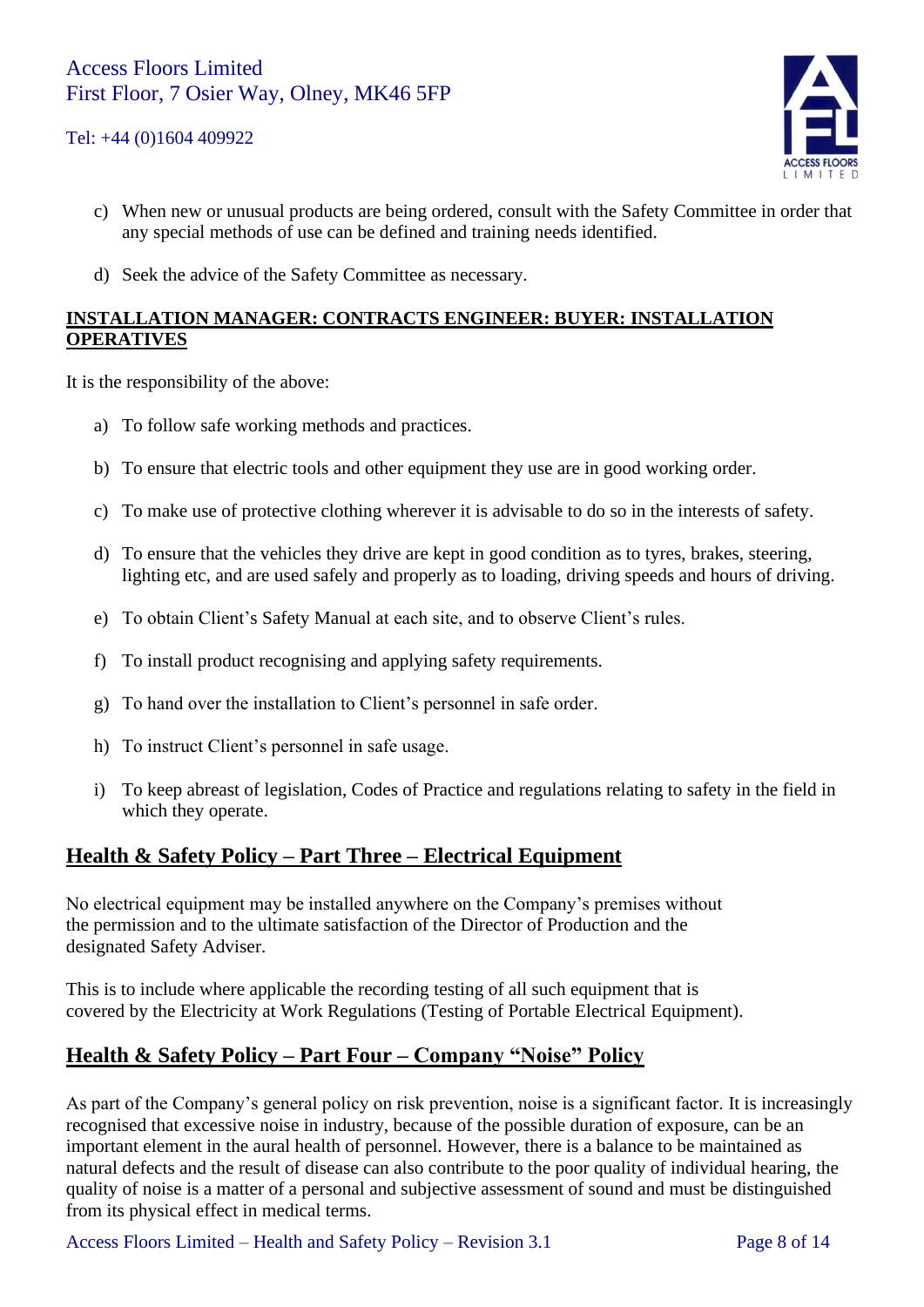Tel: +44 (0)1604 409922



## **It is the Company's Policy**:

To reduce noise in areas where personnel are regularly employed to levels which are generally recognised as being acceptable.

- 1. To provide appropriate personal protection where noise reduction is not possible for technical reasons or because cost factors are prohibitive. Noise hazardous zones will be clearly identified and warning notices displayed.
- 2. To provide personal protection for employees who are asked to work intermittently in areas of excessive noise where personnel are not regularly employed.
- 3. Is to select the most suitable personal protective equipment available. This is carried out by consulting employees about suitability. Once this has been undertaken then ensure protective equipment is worn. This may have to be undertaken by using disciplinary procedures.
- 4. To designate areas within the workplace where ear protection must be worn (EAR PROTECTION ZONES).

## **Health & Safety Policy – Part Five – Major Emergencies**

#### **Definition**

A major emergency occurring at a works is one that may affect several departments within it and/or may cause serious injuries, loss of life, extensive damage to property or serious disruption outside the works. It will require the use of outside resources to handle it effectively. Usually the result of a malfunction of the normal operating procedures, it may also be precipitated by the intervention of an outside agency, such as a severe electrical storm, flooding, crashed aircraft or deliberate acts of arson or sabotage.

#### **Objectives**

The objective of the major emergency procedure should be to make maximum use of the combined resources of the works and the outside services to:

- 1. Effect the rescue and treatment of casualties.
- 2. Safeguard other people.
- 3. Minimise damage to property and the environment.
- 4. Initially contain and ultimately bring the incident under control.
- 5. Identify any dead.
- 6. Provide the needs of relatives.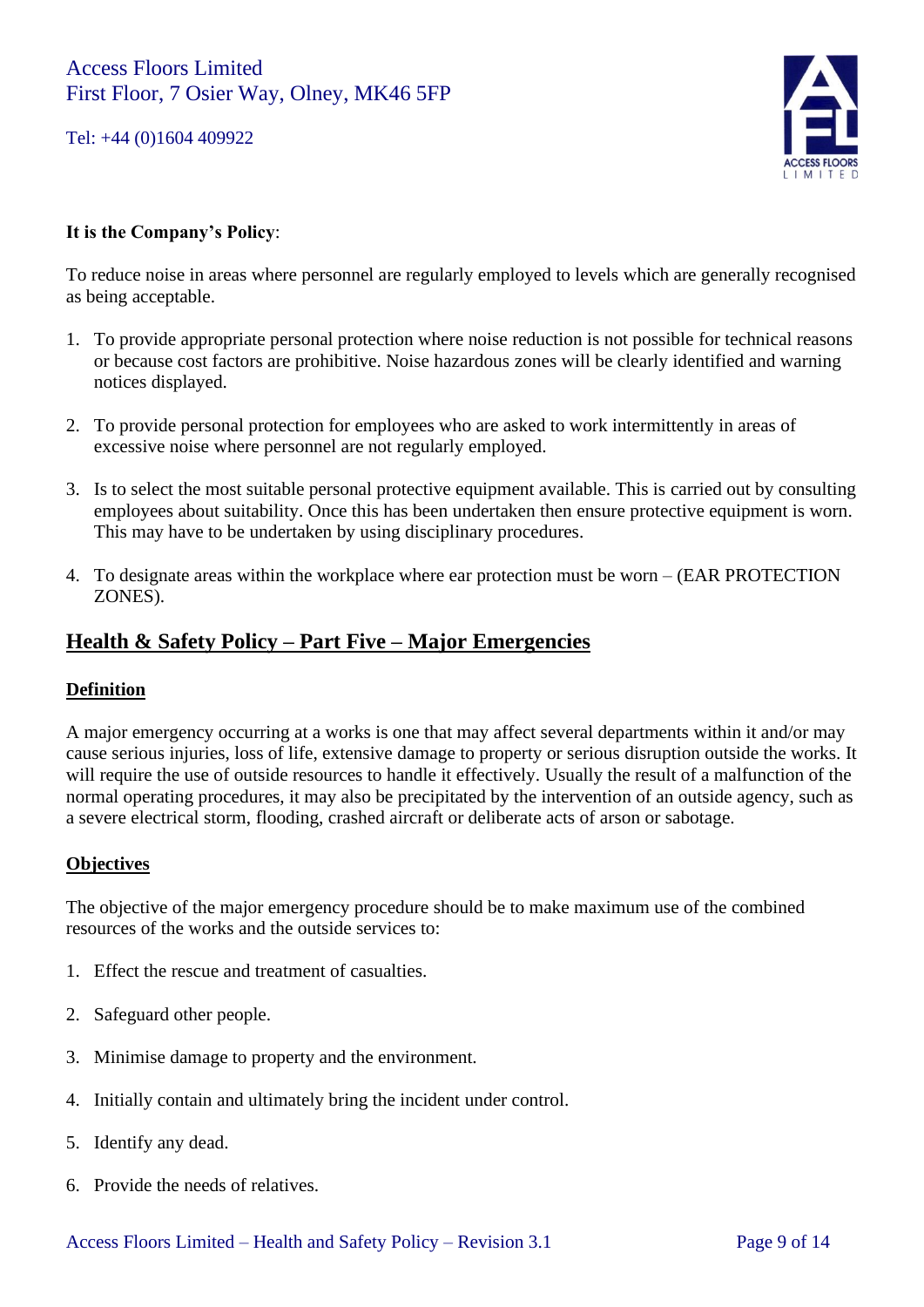## Tel: +44 (0)1604 409922



- 7. Provide authoritative information to the news media.
- 8. Secure the safe rehabilitation of the affected areas.
- 9. Preserve relevant records and equipment for the subsequent enquiry into the cause and circumstances of the emergency.

#### **Liaison with External Authorities**

By definition a major emergency will require the employment of outside resources to handle it effectively. Available resources include the emergency services of the Fire, Police, Ambulance and Hospital services, District Inspectors of the Health and Safety Executive and in certain cases, the Local Authority. It is important that management are aware of the statutory duty, where it exists, of each body and of the nature and extent of the role each is able to perform.

#### **First Aid Facilities**

The Company will have a number of trained First Aiders who are available on site during working hours and who will take the action appropriate to meet circumstances.

The First Aiders names and working locations are displayed on the notice board.

## **Health & Safety Policy – Part Six – Safety Complaints Procedure**

a) An employee with a safety query takes this up with the immediate supervisor who will consider the details and take corrective action. If the employee is not satisfied with the reply, the complainant refers the complaint to the Departmental Safety Representative. The Safety Representative, with the employer, will discuss this with the Supervisor who received the original complaint.

If not resolved:

b) The Safety Representative will ensure that matters not resolved will be brought to the attention of the Manager responsible for that section. This may require the Safety Adviser to be present.

If not resolved:

c) The Safety Representative can refer the problem to the Director responsible for Safety.

## **Health & Safety Policy – Part Seven – Safety Representatives**

The functions of the Safety Representatives are:

a) To investigate potential hazards and dangerous occurrences at the workplace and to examine the causes of accidents at the workplace.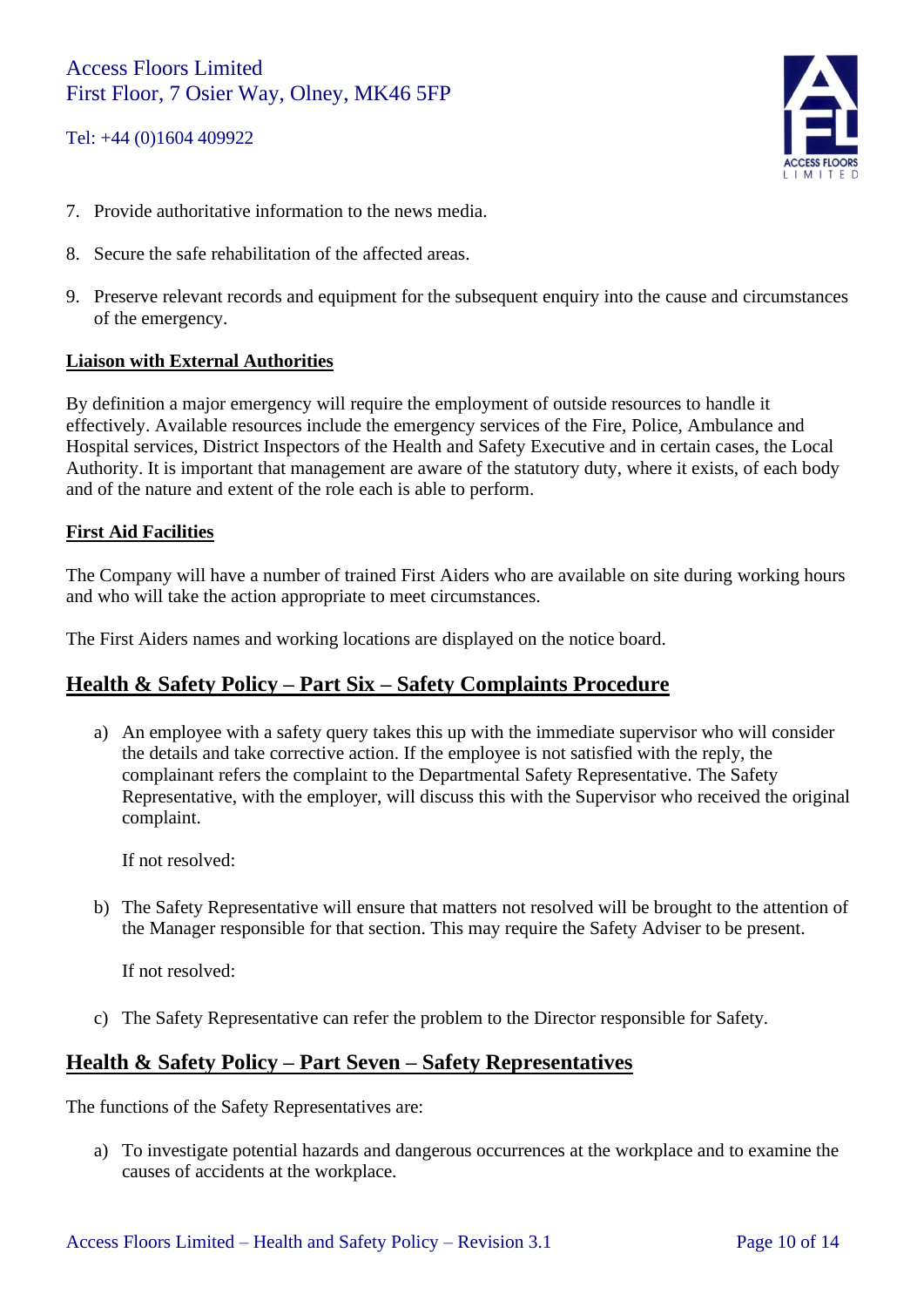## Tel: +44 (0)1604 409922



- b) To investigate complaints by any employee relating to that employee's health, safety and welfare at work.
- c) To make representations to the employer on matters arising out of a) and b) above.
- d) To make representations to the employer on general matters affecting the health, safety or welfare at work of the employees at the workplace.
- e) To carry out inspections in accordance with the regulations.
- f) To liaise with Supervision and Safety Executive in accident investigation and plant inspection.
- g) To attend Safety Committee Meetings or ensure that a deputy is nominated to attend in their absence.
- h) To communicate information received at Safety Committee Meetings to employees concerned.
- i) To assist in Safety Audits in areas designated by the Safety Committee.
- j) To make themselves familiar with the Company Safety Policy.

# **Health & Safety Policy – Part Eight – Elements of the Works Procedure**

#### **Raising the Alarm**

The internal works telephone should be used to report dangerous occurrences and serious incidents. Fire call should be made via the alarm system.

Dangerous occurrences and serious incidents will be received by the Safety Adviser.

#### **Control Room in Case of Fire**

Upon receiving the fire call the Receptionist will call the County Fire Brigade, without delay. When the fire has been accepted by the Fire Brigade, the Directors and Departmental Heads are to be informed immediately.

#### **Medical**

Should a mortuary be required, a cordoned off section of the workplace should be used for this purpose, an area will also be used for the treatment of casualties.

#### **Assembly Points**

The locations of assembly points are to be placed on the notice board giving all relevant information. In the case of the alarm sounding you must evacuate the building immediately and assemble at roll call positions.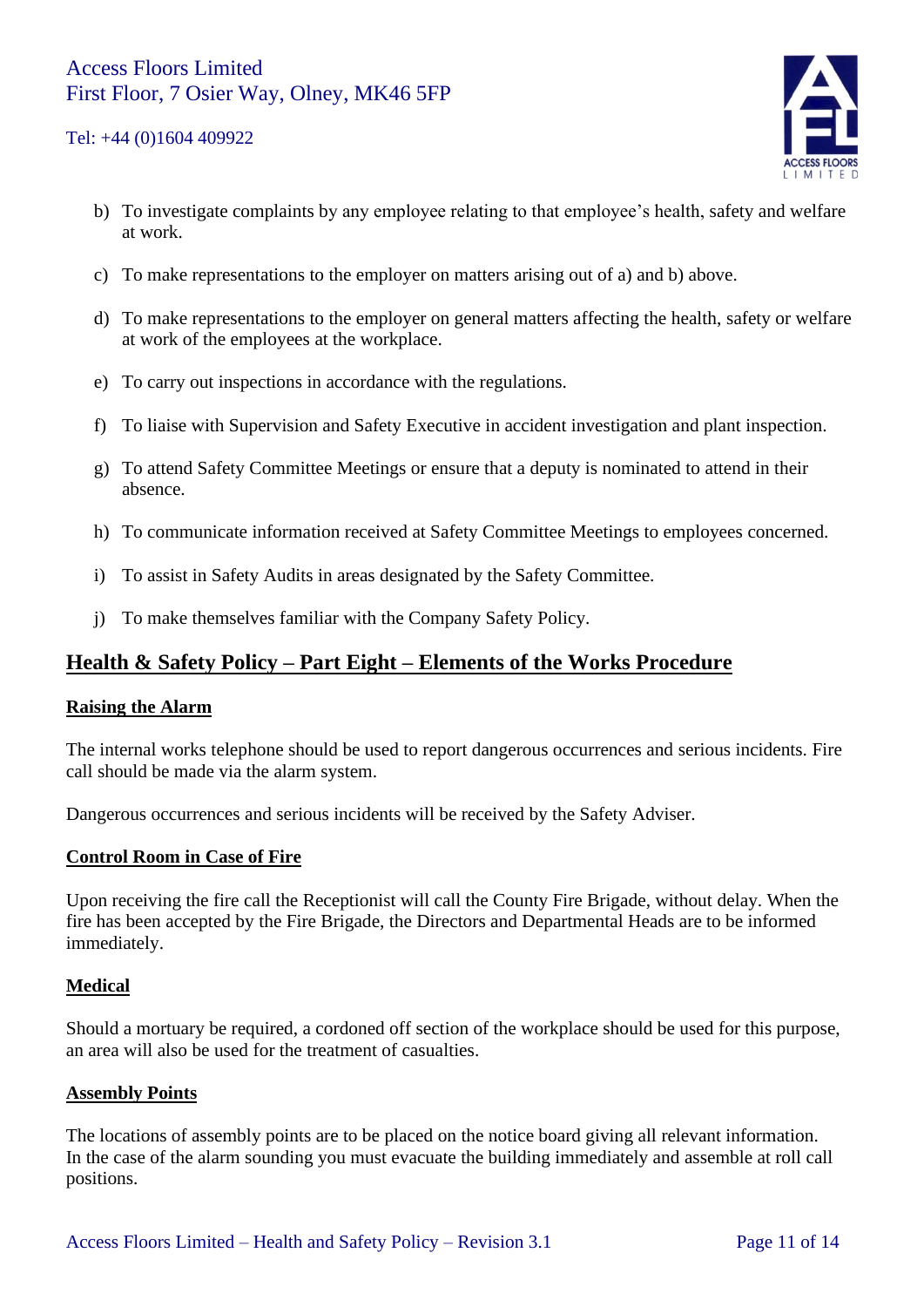Tel: +44 (0)1604 409922



## **Fire**

The warning to evacuate the site will be the sounding of the Fire Alarm siren.

As soon as the Alarm sounds, all employees will vacate the factory by the nearest exits and assemble in the nominated Assembly point.

The responsible person for each area will nominate a person to visit all rooms to ensure that they have been evacuated. This includes toilets. They will then report to the responsible person.

Visitors, including sub-contractors will be the responsibility of the person who they are visiting.

First Aiders will go to their evacuation area then report to First Aid Assembly Points.

In the event of a fire between 17.00 hours and 08.00 hours and at weekends, the Foreman in each area will be responsible for carrying out the nominal roll checks.

## **Control of Substances Hazardous to Health (COSHH)**

The Control of Substances Hazardous to Health Regulations 1998 (COSHH) are enabled under the Health and Safety at Work Act 1974.

COSHH will "Protect persons against risks to health, whether immediate or delayed arising from exposure to substances hazardous to health".

The key area of COSHH is the assessment of health risks in the workplace, compliance with other aspects of COSHH will not be possible until an assessment of the risk has been made.

COSHH is necessary because there is a need to have one set of regulations which will form a framework for the management of health at work. It will establish a systematic approach to assessment of health risks and establish standards of control. It also aims to develop criteria for accommodating changes in the development of new processes and products, facilitate appropriate health surveillance and provide information, instruction and training on health risks. There is also a requirement for accurate record keeping in relation to hazardous substances, assessment, control measures and their maintenance and health surveillance.

An assessment is done by finding out what hazardous substances exist in the workplace. These substances are classified as Very Toxic, Toxic, Harmful, Corrosive and Irritant. Substances should be considered in various forms – dusts, liquid gases, vapours, sprays. Micro-organisms should also be considered. Information with the Classification, Packaging and Labelling of Dangerous Substances Regulations 1984. It can also be obtained from manufacturer or suppliers data supplied under Section 6 of the Health and Safety at Work Act.

Guidance notes are available from the Health and Safety Executive and other bodies as well as articles, technical reference sources and professional institutions.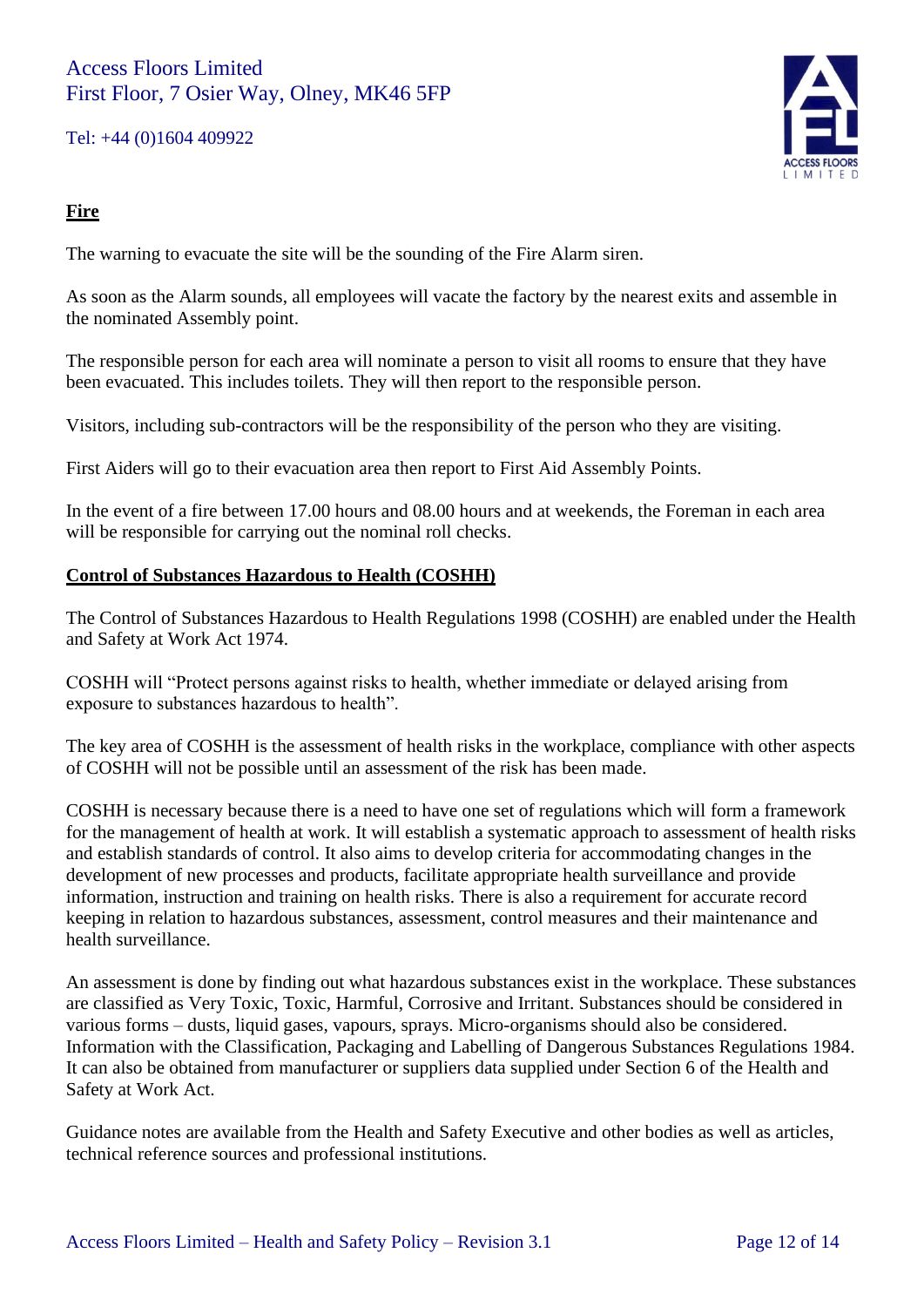Tel: +44 (0)1604 409922



## **Chemicals**

- a) Chemicals that are to be used on site must be accompanied by a Health and Safety Data Sheet from the supplier.
- b) Prior to use an assessment of the chemical must be made to determine the safe handling procedures and possible health hazards.

#### **Fork Lift Trucks**

No persons shall operate a Fork Lift Truck unless they have been fully trained and have passed the relevant examination/test.

Drivers will carry out all daily tasks to ensure trucks are in good working order and report all faults to their Departmental head.

#### **Abrasive Wheels**

- No persons may mount or change any abrasive wheels unless they are in receipt of a certificate of appointment.
- Only trained persons may be appointed.
- Certificates of appointment are issued by the Safety Adviser.
- When using abrasive wheels, goggles must be worn.
- Abrasive wheels must be used correctly and not on substances such as wood or plastics.

#### **Training**

All new employees receive a short talk on basic safety as part of their induction. The need for further specific training on safety is normally identified by their Supervisor who will undertake the arrangements. Most training is on the job, although occasional specific courses are arranged.

#### **Personnel and Protective Clothing**

All Personal Protective Equipment, required for work to be carried out in a safe manner, is provided by the Company.

As necessary, this equipment will be issued by the relevant Supervisor.

At the time of issue, training/instruction in the correct and proper use of the Personal Protective Equipment will be given by the Departmental Manager or supervision to the equipment user.